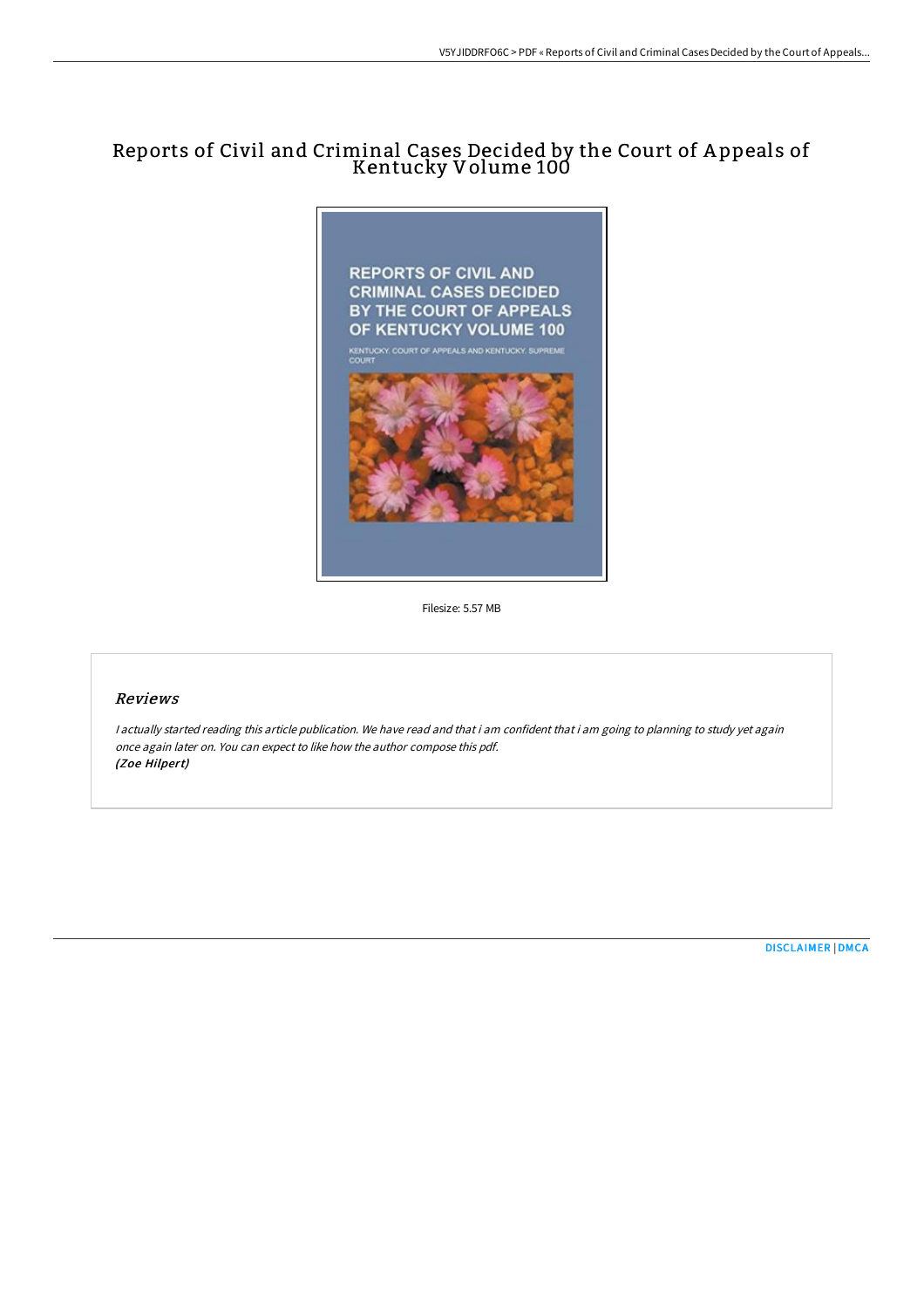## REPORTS OF CIVIL AND CRIMINAL CASES DECIDED BY THE COURT OF APPEALS OF KENTUCKY VOLUME 100



RareBooksClub. Paperback. Book Condition: New. This item is printed on demand. Paperback. 238 pages. Dimensions: 9.7in. x 7.4in. x 0.5in.This historic book may have numerous typos and missing text. Purchasers can usually download a free scanned copy of the original book (without typos) from the publisher. Not indexed. Not illustrated. 1898 edition. Excerpt: . . . of chapter 57 of the General Statutes. Section 1 gave a right of action only where the death of a person not in the employment of a railroad company was caused by the negligence of the OWI1(IS, . th(iI agents, etc. Section 3 gave a right of action for the loss of life by willful neglect, a statutory variety of negligence not known to the common law, and provided that the widow, heir or, personal representative of the deceased person shall have the right to sue and recover punitive damages. We thus find the first section providing for the recovery of damages, and the third providing for the recovery ot punitive damages, from which it was plain that the Legislature did not use the word damages in the first section in its unqualified meaning so to include punitive damages as provided for in the third. -ection; and the court said: Considering the entire wt, it seems to us that punitive damages are allowale only in cases of willful neglect. - Louisville and Nashville R. R. Co. v. Kel1ys Administratrix. Appellants contention is, to some extent, based upon the theory that what are called exemplary damages are not awarded as compensation to the injured party, but as a punishment to the wrongdoer. This court in the case of Chiles v. Drake, 2 Met. , 1-16, decided otherwise. The contention was there made that as under the Constitution no onecould be punished twice for the same oifense,...

⊕ Read Reports of Civil and Criminal Cases Decided by the Court of Appeals of [Kentucky](http://albedo.media/reports-of-civil-and-criminal-cases-decided-by-t-4.html) Volume 100 Online  $\blacksquare$ [Download](http://albedo.media/reports-of-civil-and-criminal-cases-decided-by-t-4.html) PDF Reports of Civil and Criminal Cases Decided by the Court of Appeals of Kentucky Volume 100